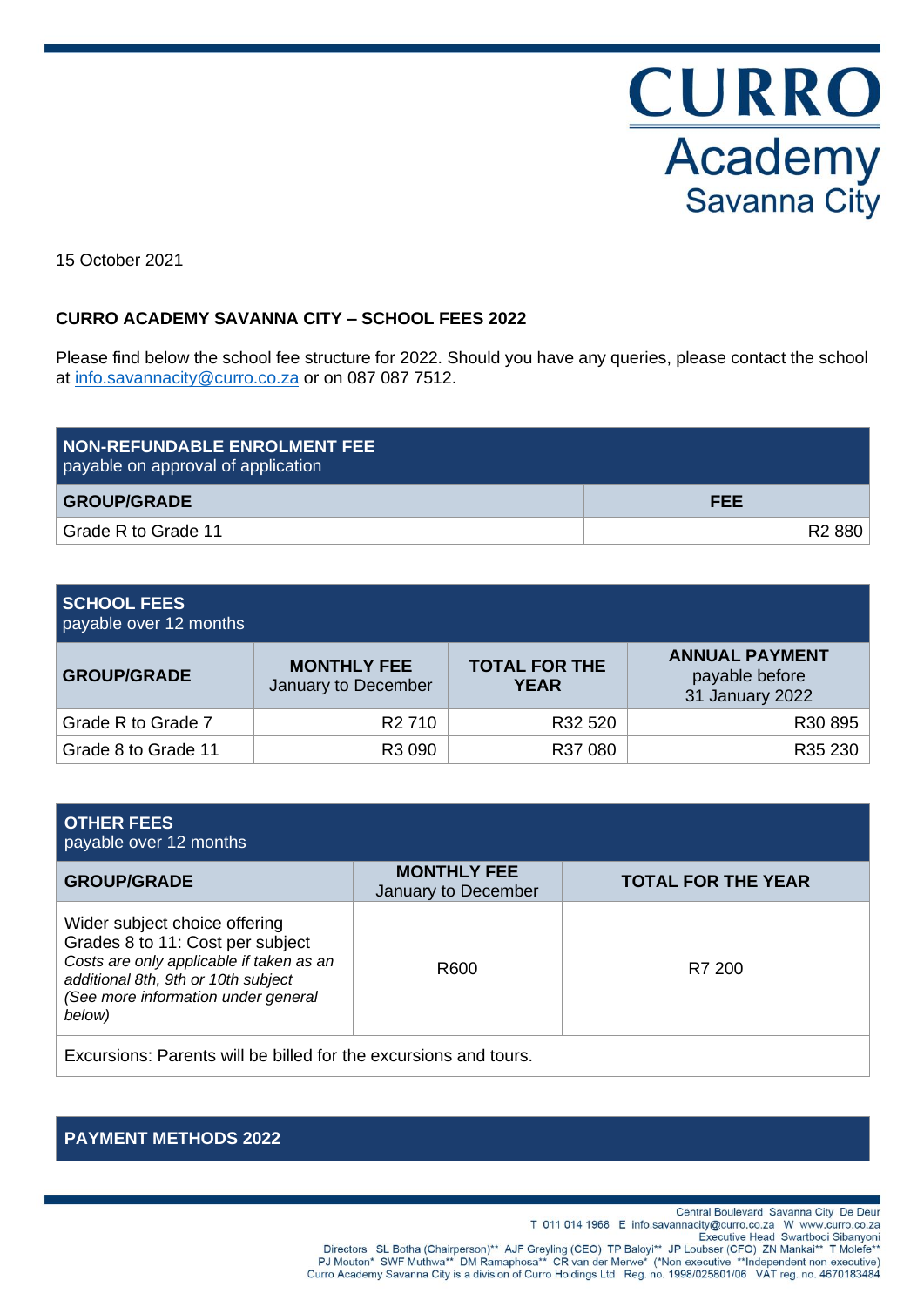

| Method 1 | Annual payment in advance, due by 31 January 2022.                                                                              |
|----------|---------------------------------------------------------------------------------------------------------------------------------|
| Method 2 | Debit-order payments, which can be scheduled monthly in advance x 12 months on or about<br>the 2nd, 16th or 26th of each month. |

# **YOUR FAMILY CODE IS REQUIRED AS THE REFERENCE FOR ALL PAYMENTS.**

Please note that **cash is not accepted as a form of payment for fees** at the school.

# **DEBIT-ORDER COMPLETION**

If you are not yet paying by debit order, we request that you do so as soon as possible since this substantially reduces the administrative burden to identify deposits into our bank account and allocate to the correct learner accounts. We rely on predictable monthly cash flows to manage our affairs.

Please complete a debit-order form and deliver it by hand to the school's bursar before 3 December 2021. The form is available from the school and on the Curro website at www.curro.co.za.

| <b>BANK DETAILS</b>   |                            |
|-----------------------|----------------------------|
| Name of account       | Curro Academy Savanna City |
| <b>Bank</b>           | <b>Standard Bank</b>       |
| <b>Account number</b> | 272-268-658                |
| <b>Branch code</b>    | 051001                     |
| <b>Reference</b>      | Family code                |

#### **GENERAL**

#### **1. School fees**

School fees for 2022 **exclude** the following:

- All textbooks and learning materials
- School uniforms
- Stationery (as may be required)
- Entrance fees, travel costs, accommodation and food for school excursions and sports trips, unless otherwise advised by the school
- School photos
- Therapists' or psychologists' fees

#### **2. Wider subject choice offering**

A wider subject choice offering is now available to all learners at Curro and Curro-managed schools across the country. The online classes are available during normal class times. An additional charge is applicable to learners who opt for an additional subject (8th, 9th or 10th subjects), as outlined below.